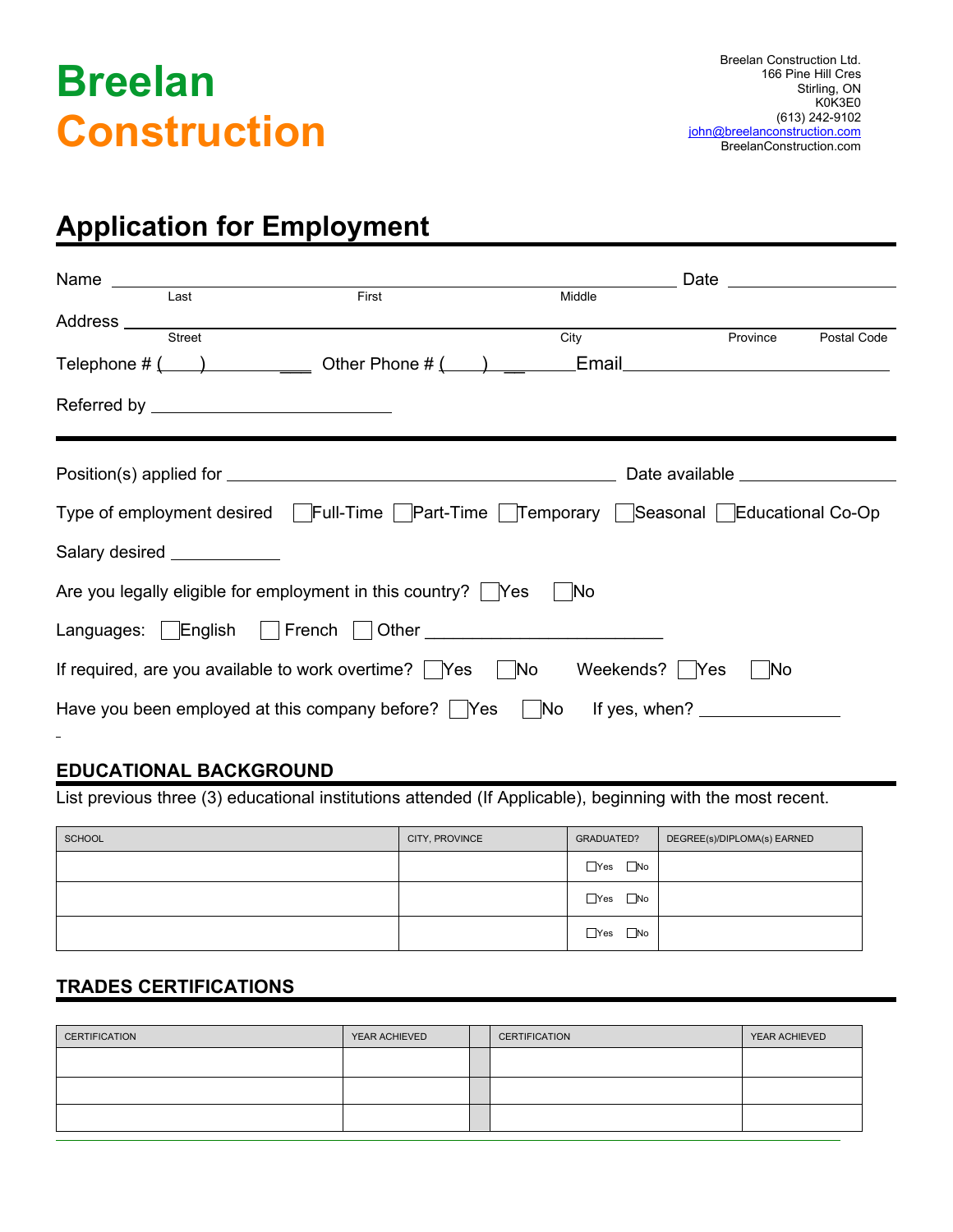# **Breelan Construction**

#### **EMPLOYMENT BACKGROUND**

**Provide the following information beginning with the most recent employer.**

| <b>EMPLOYER</b>                                                             | <b>TELEPHONE</b> | .<br><b>DATES EMPLOYED</b>   |           | SUMMARIZE THE TYPE OF WORK         |
|-----------------------------------------------------------------------------|------------------|------------------------------|-----------|------------------------------------|
|                                                                             |                  | <b>FROM</b>                  | <b>TO</b> | PERFORMED AND JOB RESPONSIBILITIES |
| <b>ADDRESS</b>                                                              |                  |                              |           |                                    |
|                                                                             |                  |                              |           |                                    |
| <b>JOB TITLE</b>                                                            |                  | <b>HOURLY</b>                |           |                                    |
|                                                                             |                  | RATE/SALARY                  |           |                                    |
|                                                                             |                  | <b>STARTING</b>              |           |                                    |
| IMMEDIATE SUPERVISOR AND TITLE                                              |                  | \$<br>per                    |           |                                    |
|                                                                             |                  |                              |           |                                    |
| <b>REASON FOR LEAVING</b>                                                   |                  | <b>HOURLY</b><br>RATE/SALARY |           |                                    |
|                                                                             |                  | <b>FINAL</b>                 |           |                                    |
| MAY WE CONTACT FOR REFERENCE?                                               |                  | per<br>S                     |           |                                    |
| $\Box$ Yes<br>$\square$ No<br>□Later                                        |                  |                              |           |                                    |
| <b>EMPLOYER</b>                                                             | <b>TELEPHONE</b> | DATES EMPLOYED               |           | SUMMARIZE THE TYPE OF WORK         |
|                                                                             |                  | <b>FROM</b>                  | <b>TO</b> | PERFORMED AND JOB RESPONSIBILITIES |
| <b>ADDRESS</b>                                                              |                  |                              |           |                                    |
|                                                                             |                  |                              |           |                                    |
| <b>JOB TITLE</b>                                                            |                  | <b>HOURLY</b>                |           |                                    |
|                                                                             |                  | RATE/SALARY                  |           |                                    |
|                                                                             |                  | <b>STARTING</b>              |           |                                    |
| <b>IMMEDIATE SUPERVISOR AND TITLE</b>                                       |                  | Ι\$                          | per       |                                    |
|                                                                             |                  |                              |           |                                    |
| <b>REASON FOR LEAVING</b>                                                   |                  | <b>HOURLY</b>                |           |                                    |
|                                                                             |                  | RATE/SALARY<br><b>FINAL</b>  |           |                                    |
| MAY WE CONTACT FOR REFERENCE?                                               |                  | \$                           | per       |                                    |
| $\Box$ Yes<br>$\Box$ No<br>$\Box$ Later                                     |                  |                              |           |                                    |
|                                                                             |                  |                              |           |                                    |
|                                                                             |                  |                              |           |                                    |
| <b>EMPLOYER</b>                                                             | <b>TELEPHONE</b> | DATES EMPLOYED               |           | SUMMARIZE THE TYPE OF WORK         |
|                                                                             |                  | <b>FROM</b>                  | <b>TO</b> | PERFORMED AND JOB RESPONSIBILITIES |
| <b>ADDRESS</b>                                                              |                  |                              |           |                                    |
|                                                                             |                  |                              |           |                                    |
| <b>JOB TITLE</b>                                                            |                  | <b>HOURLY</b><br>RATE/SALARY |           |                                    |
|                                                                             |                  | <b>STARTING</b>              |           |                                    |
| <b>IMMEDIATE SUPERVISOR AND TITLE</b>                                       |                  | Ι\$                          | per       |                                    |
|                                                                             |                  |                              |           |                                    |
| <b>REASON FOR LEAVING</b>                                                   |                  | <b>HOURLY</b>                |           |                                    |
|                                                                             |                  | RATE/SALARY<br><b>FINAL</b>  |           |                                    |
|                                                                             |                  | Ι\$                          |           |                                    |
| MAY WE CONTACT FOR REFERENCE?<br>$\Box$ Yes<br>$\square$ No<br>$\Box$ Later |                  |                              | per       |                                    |
|                                                                             |                  |                              |           |                                    |
| <b>EMPLOYER</b>                                                             | <b>TELEPHONE</b> | DATES EMPLOYED               |           | SUMMARIZE THE TYPE OF WORK         |
|                                                                             |                  | <b>FROM</b>                  | TO        | PERFORMED AND JOB RESPONSIBILITIES |
| <b>ADDRESS</b>                                                              |                  |                              |           |                                    |
|                                                                             |                  |                              |           |                                    |
| <b>JOB TITLE</b>                                                            |                  | <b>HOURLY</b><br>RATE/SALARY |           |                                    |
|                                                                             |                  | <b>STARTING</b>              |           |                                    |
| IMMEDIATE SUPERVISOR AND TITLE                                              |                  | \$<br>per                    |           |                                    |
|                                                                             |                  |                              |           |                                    |
| <b>REASON FOR LEAVING</b>                                                   |                  | <b>HOURLY</b>                |           |                                    |
|                                                                             |                  | RATE/SALARY<br><b>FINAL</b>  |           |                                    |
| MAY WE CONTACT FOR REFERENCE?                                               |                  | \$                           | per       |                                    |
| $\Box$ Yes<br>$\square$ No<br>$\Box$ Later                                  |                  |                              |           |                                    |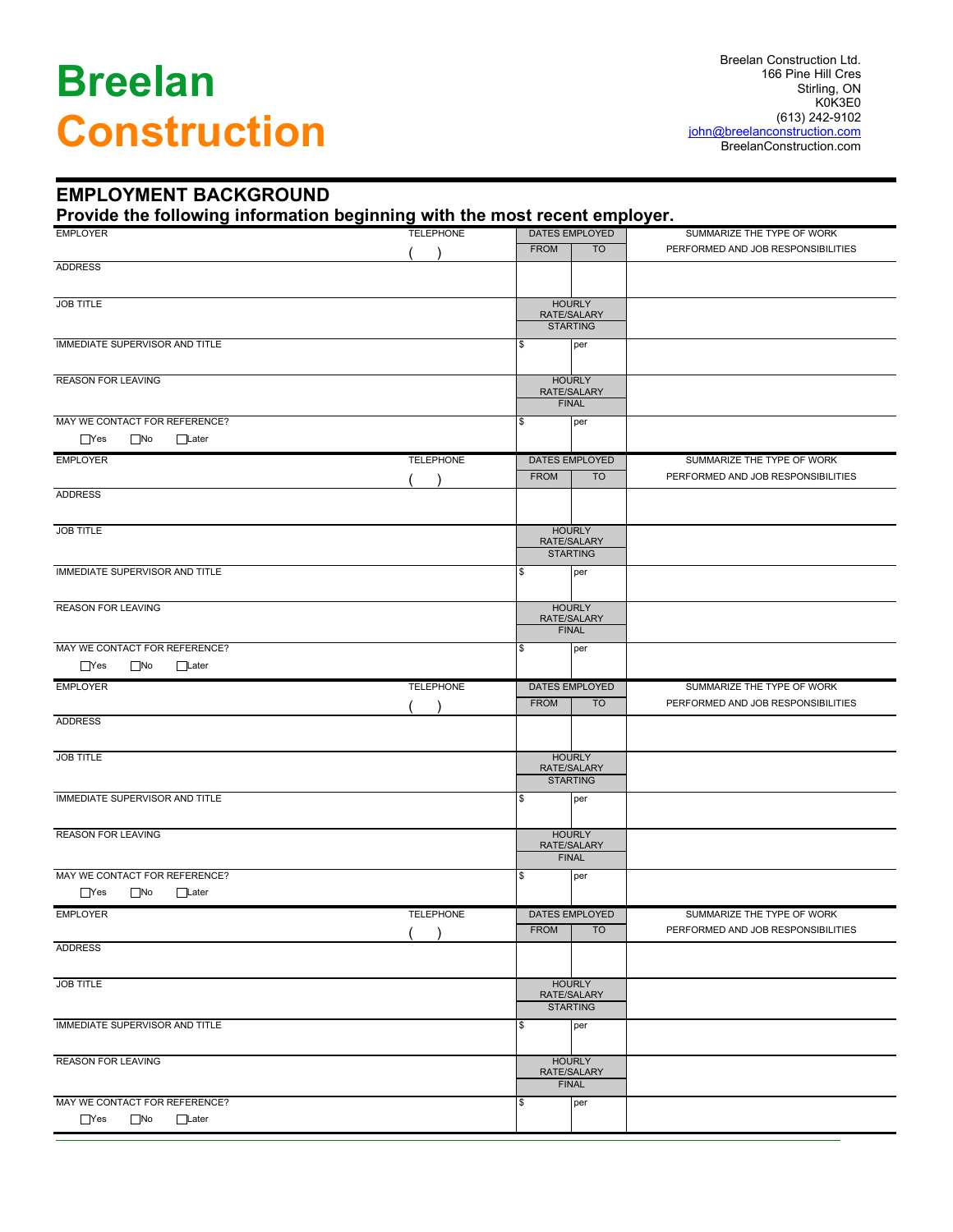# **Breelan Construction**

 $\overline{a}$  $\overline{a}$  $\overline{a}$  $\overline{a}$ 

 $\overline{a}$  $\overline{a}$  $\overline{a}$ 

 $\overline{a}$  $\overline{a}$  $\overline{a}$ 

 $\overline{a}$  $\overline{a}$ 

 $\overline{a}$  $\overline{a}$ 

 $\overline{a}$ 

 $\overline{a}$  $\overline{a}$ 

 $\overline{a}$  $\overline{a}$ 

 $\overline{a}$ 

 $\overline{a}$  $\overline{a}$ 

 $\overline{a}$ 

 $\overline{a}$  $\overline{a}$ 

**COMMENTS** INCLUDING EXPLANATION OF ANY GAPS IN EMPLOYMENT:

### **PLEASE ANSWER THE FOLLOWING QUESTIONS**

What was the best job you've ever had? Why did you like it so much?

What was your least favorite job? What did you NOT like about it?

Who was the best supervisor or manager you've had? What characteristics made that person a good manager?

Think of the WORST supervisor or manager you've had. What characteristics made that person a POOR manager?

What are your greatest strengths?

As your skills and abilities relate to your work experiences for this position, what are the areas for improvement?

What traits or characteristics do you most admire in co-workers?

What traits or characteristics do you most DISLIKE in co-workers?

If you won five million dollars in the lottery, would you choose to work? What would you do with your time?

What was the funniest thing that ever happened to you at work?

What do you think is the most difficult part of this role?